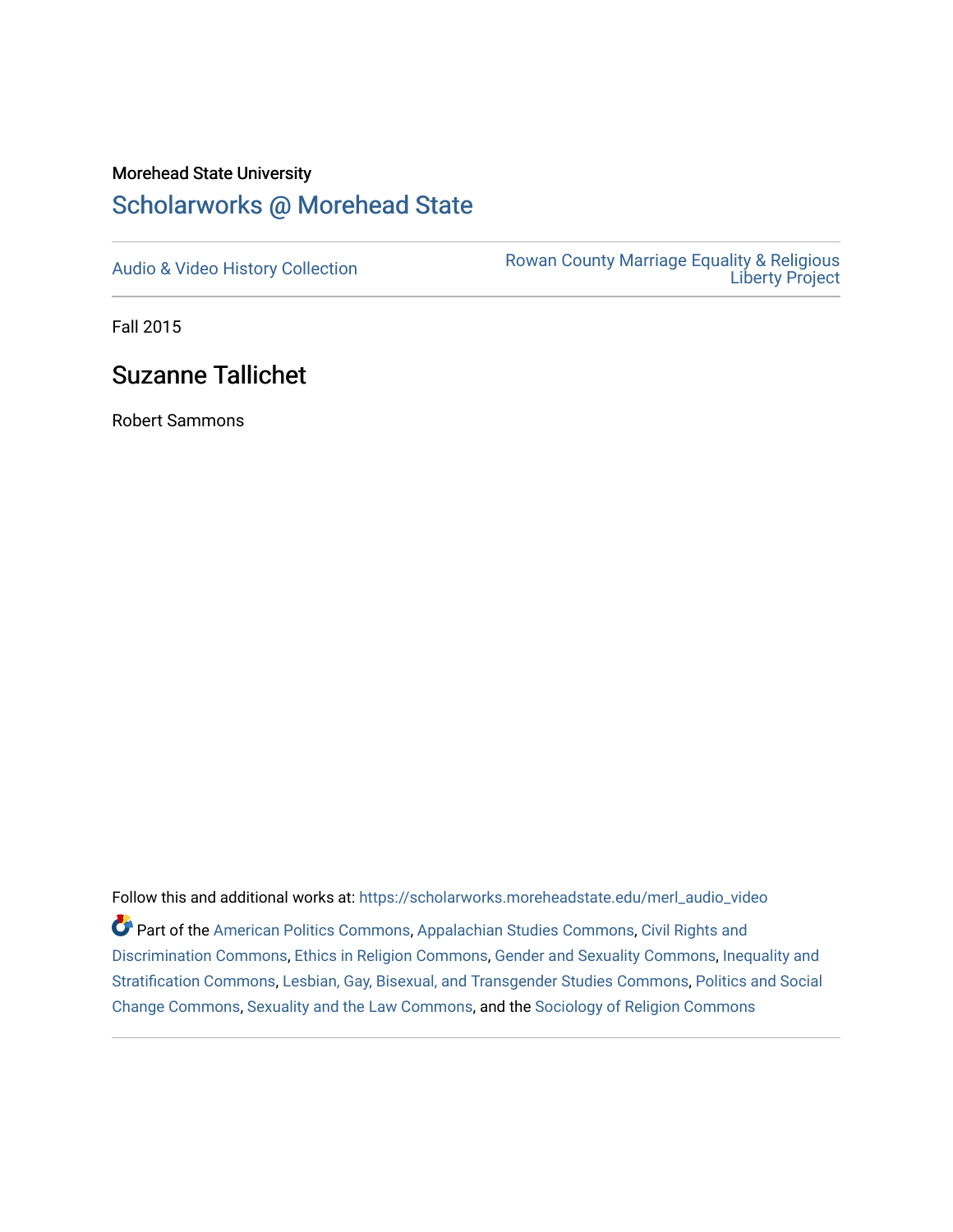#### **Suzanne Tallichet**

Interviewer: This is a conversation with Sue Tallichet for the Kentucky marriage equality and religious liberty oral history project. We are in studio A of Breckenridge Hall on Morehead State's campus, located in Rowan County, Kentucky. It is 10:06 on March 15<sup>th</sup>, 2017. My name is Ricky Nelson. Hi! So, I'm just gonna have you give me some background to start out with. So, if you could, tell me where you were born and where you grew up.

R: I was born in Washington, D.C. I grew up in Fairfax County, Virginia, right outside of D.C. My father worked for the CIA in Langley and my mother, both my parents, actually, were military, after you asked for those names it's all coming back. They both were Army officers during World War II. Both deceased, both buried in Arlington. Just to give you some background. So, a lot of people end up in northern Virginia who are part of the government or part of the, anything to do with ancillary services to the government.

I: Okay. Now, were you, could you tell me a little bit about some of your childhood experiences, just being in a military family like that?

R: Fairfax County itself is rather rural, at the time. We watched a lot of suburban development encroach on rural areas. I think that's why I ended up getting a Ph.D. in rural sociology. I had good childhood experiences. I really enjoyed being outdoors, and we always had dogs and it was nice. It was good, growing up. I have one brother I haven't talked to in decades. That's another issue, but anyway. It was good growing up. We were compatible then. (laughs) We're not compatible now.

I: Were you raised religiously in any way, or raised to believe certain type of things?

R: That's a really good question, because I was baptized in a Presbyterian church, and as I started to grow up, like, when I was 6 or 7, I remember my mother, we'd go to church, you know, no pun intended, religiously. And at one point, they changed the services, and my mother said "why did you move the services up? Why are they earlier?" "Well, we have to compete with the Catholics." And I think that that sort of mentality of organized religion turned her off. I could tell, you know. When you're a child you're watching adults interact with other adults and you're learning a lot. And I think that that was a big turn off for her, and at one point she asked me and my brother, she said "do you want to go to church anymore?" And we said "well, no, not really. Not after some of the things that you've said." You know, pointing out the sort of materialistic orientation that a lot of organized religions have, and people. The value system wasn't spiritual, it was more material. And so, there was a big turn off, and I think that we picked up on that and said no, we don't wanna go to church, and she said "fine, I'm not gonna make you." So, my mother died an atheist. I know, at the nursing home where she was, after she died a lot of the people who took care of her said "well, I think she really believed toward the end." No, she didn't. she said "I'm on the next journey. I hope I run into…" Her older brother died during World War II, during D-Day. He was a paratrooper, a platoon leader, and he was killed after he shed his chute and met up with the colonel and then they ran into a Nazi patrol unit and they were killed. So, she said she prayed and prayed and prayed that her brother, who she adored, would come back. Older brother. And he didn't. and I asked her one time, I said "Is that when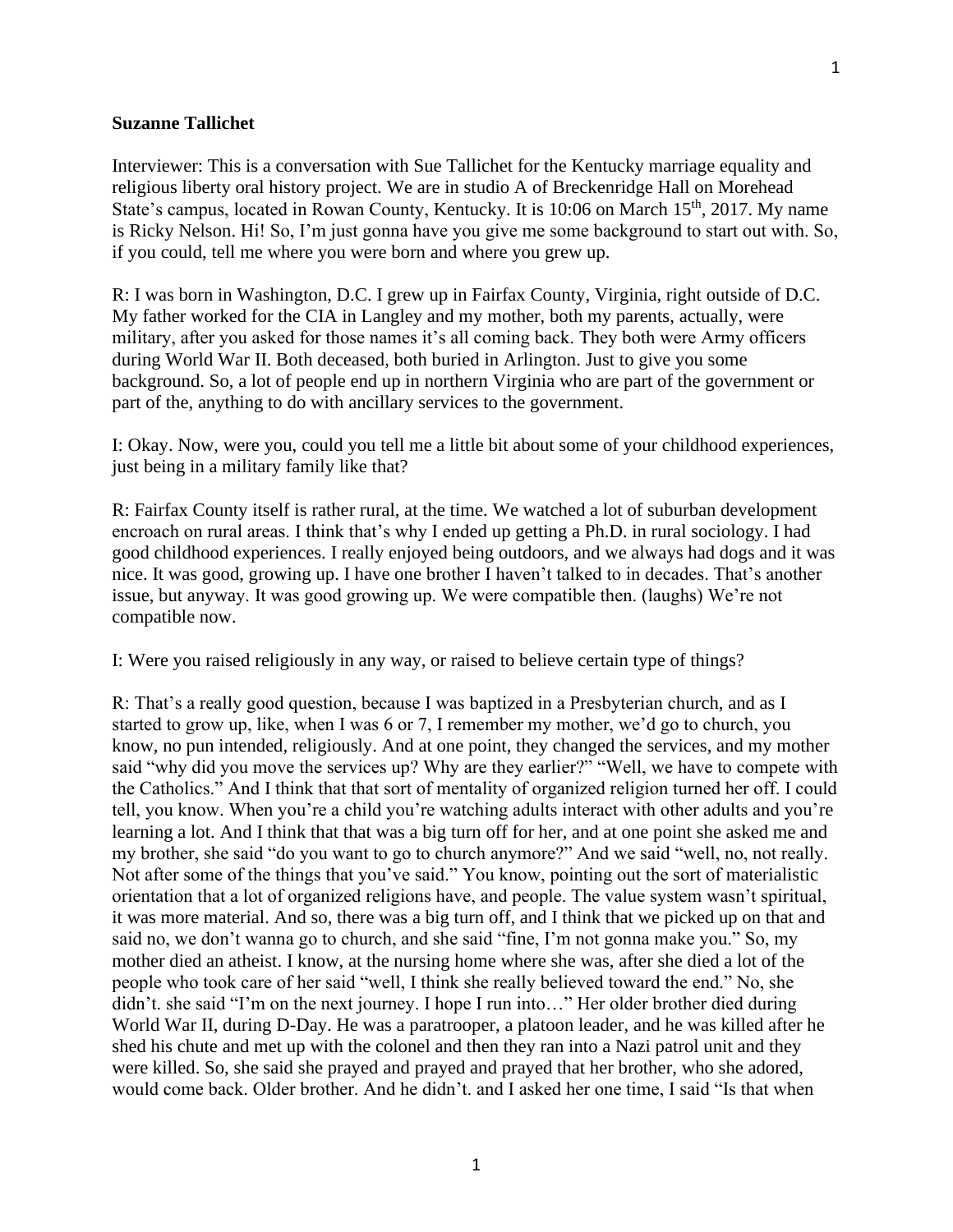you started believing, or having doubts?" And she said "Yeah. That's about the time. You know, I just prayed so hard and thought he's got to come back and he didn't." And it devastated my grandparents and it devastated my mother, and I think that that's when she started to realize that, and I was, always heard that if you wanna get something done, do it yourself. Don't rely on a higher power. You're so the power. So, you need to get it in gear and do it. I mean, that doesn't mean that if someone else says "look, everything I do is really, I'm an instrument of God," that's fine. That's their, you know, I'm grateful for whatever they're doing. Their motivation is theirs, but I have my own motivation and I think we're all entitled to have our own ideas and our own beliefs, and I don't think anybody should be disrespected for that. One way or the other. It works both ways.

I: That's a good transition for me, because now we're gonna start talking about Kim Davis. So, what was your reaction when the U.S. Supreme Court said that gay marriage was legal all over the country?

R: I thought it was great. It's about time. I watched a lot of gay people, including myself, get subtly discriminated against, one way or another, and sometimes not so subtly, and I thought it was about time that there was equal privilege. And, you know, having equal privilege doesn't mean that this detracts or erodes the privilege of the members of the dominant group, which would be heterosexual people. They act like we're robbing them of something, you know, that we're stealing from them, and it really speaks to a basic insecurity or fear that they must have. Now, not all straight people feel that way, but apparently, Kim Davis did. So, I was very surprised. I thought, I never thought I'd live to see this. But, there it was. Which, I think it was a victory but also, its time has come, okay. This is what, 2015? Not 1915. So, you know, times have changed and we need to move on as a society and recognize that these relationships are just as legitimate as any relationship between heterosexuals.

I: So, what was your reaction when you learned that the Rowan County clerk, Kim Davis, was not issuing marriage licenses to either straight or gay couples, because she didn't want to issue them to the gay couples.

R: It was a head shaker. You know, I mean, I wasn't too surprised. I was a little at how far it went and how much publicity Rowan County got, but I was not surprised that she did that. You know, before the whole issue, the whole Supreme Court issuing gay marriage decision, I knew Kim Davis to be a product of nepotism, someone who was not altogether ethical, someone who, on occasion, had ridiculed me when I just went to get my, register my vehicle. You know, I'm been an outspoken opponent to mountaintop removal, not underground coal mining or coal, per se, but mountaintop removal mining. And, she one time asked me, "Sue, don't you want one of these Friends of Coal plates? Are you sure?" And I said "Yes Kim, I'm sure." And on another occasion, I had been here 15 years, and after 15 years they give you choices of little gifts to recognize your years of service, and one of those gifts was a license plate. And the license plate itself, not the taxes, not the registration, not the court fees, but the plate, was supposed to be free. And I went to the courthouse and I plunked down my certificate that showed that this plate was free, and she said "oh no, no, that'll cost you \$20." And I said "no, that's not right. That's not what Morehead said. That's not what Morehead has told me." "Well, you know how Morehead is," she said. And I thought oh no, here we go. So, I said "well, forget it." And she said "So,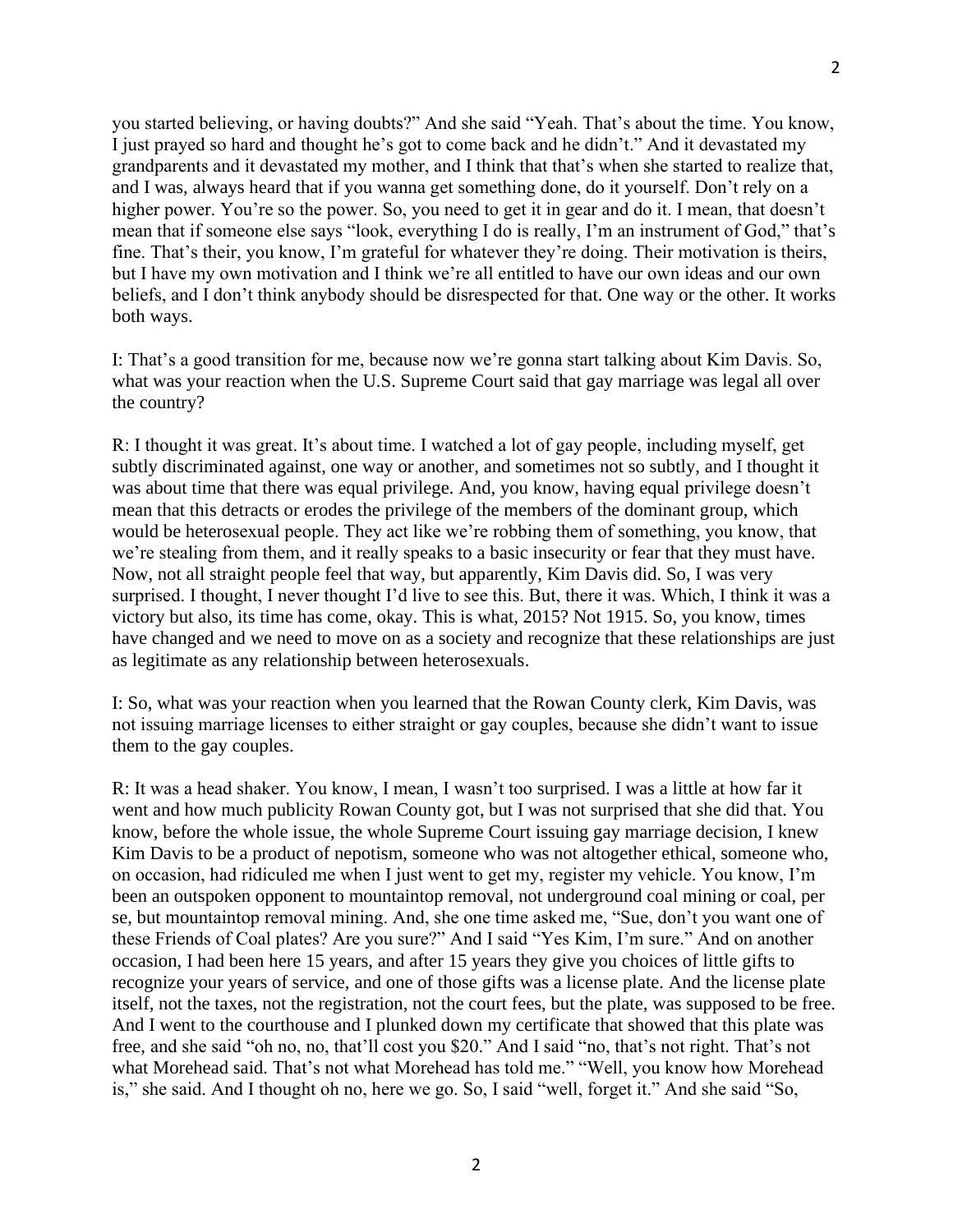you're not gonna register?" And I said "No. I'm gonna go back. It's a matter of principle. I don't care if it's 20 cents. I'm gonna go back and find out who's telling the truth." So, I went back to Morehead and I talked to somebody in HR, Human Resources, and I said "What's the deal here? Is this a \$20 plate or is it free?" And they said "oh no, no, that's free. Did you show her your certificate?" I said "I showed her everything that you gave me." And they said "well, did you give her the \$20?" I said "No I did not give her the \$20." They said "well, when you go back, don't give her the \$20 and have her call us and we'll straighten this out." I said fine. I went back. She demanded the same \$20. It got a little loud. I mean, you know "you owe me \$20." I said "oh no I don't." And finally, her mother, Jean Bailey, who was started to pace nervously behind her, intervened and said "what's wrong?" And when she found out what was going on, she said "oh no, Kim, she doesn't need to give you that \$20." Now, where was that 20 bucks going? Her pocket? So, you know, this was all before the whole gay marriage issue in Rowan County and her denial of gay rights, you know, that were clearly legitimate at this point, by law. So, I just know her to be a, well, that whole family has taken full advantage of Rowan County taxpayers for a long, long time. And there are too many, unfortunately, people in that courthouse who see their public official role as some kind of personal interaction. That their job is somehow an extension of who they are as a person. And I'm afraid when you take an oath, whether you're in the clerk's office or the sheriff's office or whoever you are, you need to drop your bias somewhere along the line, or at least try real hard. So, I just, I have a real problem and I'm a very strong proponent of the separation of church and state. I mean, I don't, without, you might hear music playing here in a minute. No, seriously. If you look at the Declaration of Independence. I'm a traceable relative to George Clymer, who signed the Declaration of Independence, the U.S. Constitution, and, you know, it's in my blood. And so, our founders, we weren't founded as a Christian nation. A lot of those guys were deists, and many of them didn't believe at all. So, to sit here and say that she's going to do her job in a way that imposes her religion on everyone else is just in defiance of what we stand for as Americans. I mean, freedom of religion is the reason why my other side of my family came here. They were French Huguenots. They were living Lyon which is in the southeastern part of France, and they were told convert to Catholicism or leave. Well, they packed their bags and left. Some of them went to Switzerland, some of them came to the U.S. That was a matter of religious freedom. So, you know, we're all about diversity. We're all about religious freedom, and it makes us stronger, and Kim Davis, obviously, needs several civics classes to bring her up to speed. She really needs an education and I doubt she'll ever get it. So, she's quite the hypocrite.

I: So, did you participate in any of the protests?

#### R: I was there twice.

I: Can you tell me about being at the protests? Like, what you saw, if there was any hostility between the two sides, because I know both sides were there.

R: It could've gotten out of hand, and it didn't. and I understand the sheriff's office didn't want any of the protestors there, period, on the lawn, at all. And I understand that the Morehead police came along and said "no, we'll handle this. This is in city limits, you don't have to worry about it. We'll control the crowd or whatever happens. We'll take care of it." So, I think right there, that tells you something about people in the courthouse, period. Not just Kim Davis. One of the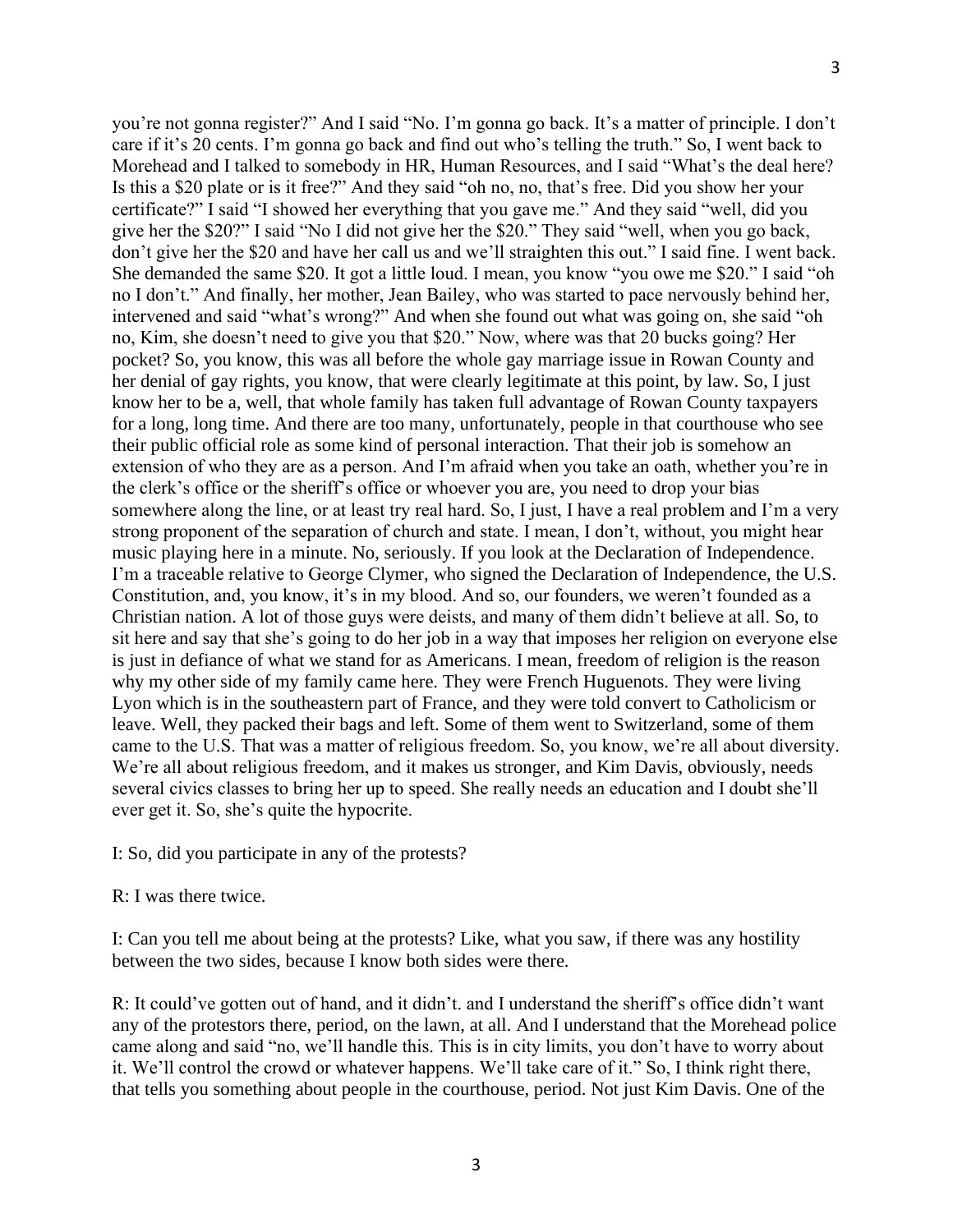things that was interesting that happened, two things I want to tell you about. One, I went in with a gay couple who wanted to get their marriage license. They went in to see Kim and one, in particular, knew Kim personally, and said "Kim, why are you doing this?" And she said kept repeating that it was her moral conviction. That was an experience, because it was almost like you were in the Twilight Zone. You went walking in there and of course, when we all walked in there, everybody knew what was going on and that this couple was going to try to get their license. We had been sitting in Kim Davis' office and trying to persuade her, and she just continued to say, politely, no, no, no, no. The other thing I wanted to make sure I told you when you asked me to do this interview was what are some of the memorable things that happened. Not everybody who was on the other side of this issue, who identified as a Christian, was exactly alike. And I remember one of the two times I went to the protests, Terry Blanton, friend of mine who's also an activist on a lot of different issues, called me and said "Hey, I'm gonna be in Morehead. Meet me down by the courthouse." And I said sure. We went down to the courthouse, and we walked in and then out again to see what was going on in the clerk's office, and as we were walking out, there was a woman who was clearly with the Christian side of this, because not all Christians agree with what this is all about. She looked at us and was extremely polite, and said "Hello, ladies." And I greeted her back. And then, later, the same woman was standing in a knot of people outside, and they must have started to get a little bit, I don't know, be derisive about those other folks who were for gay rights. And she backed away from the little circle and said, loudly enough for all of us to hear, "I didn't come down here to hate anyone. I don't like what you all are doing. I'm leaving." So, that tells you that even among those folks who were opposed to gay marriage, they're on a continuum. There's a degree of disdain and there's a degree of disagreement among those folks as well. You know, when you say the word "Christian," it's just like saying the word "gay." Well, there's many different Christians, as there are people who are gay or anything else. So, you can't lump them all in one category, and I remind myself of that any time I start to feel like it's us and them. No, it's all of us, you know. It's really, I refuse to go there. Although I get irritated with people who, it really, after a while, some of the most extreme negative views against gay marriage took on a circus-like atmosphere and had a circus-like quality. I mean, it was almost humorous, some of the things that, the beliefs that were being put forward, and the rigidity, the inflexibility of the thinking that some, not all, but some of those folks who were on the quote other side of this issues demonstrated or displayed. I had to laugh.

I: What did you think when, after the federal judge told Kim Davis she had to start issuing marriage licenses and she still did not, and then she was taken to jail. How did you react to that?

R: I thought it was funny as hell. For a lot of reasons, not just because she did what she did. I mean, she defied the law, she broke the law, so it didn't matter anymore who her mother was, how much money that family's made over the years, how much control she thought she had and could impose on other people, she broke the law and the law applies to everybody and she went to jail. And now, Kim Davis is a jailbird. So, you know, I was very gratified by that. I thought they were kinda lenient on her. However, the point was made and I think what they were really trying to do, they were worried about this place exploding, I think, and they wanted to make sure that they didn't, nobody went to extremes to anger anybody. You know, the possibility of bombing and sniping and all that kinda stuff is always there. There's always the threat of violence whenever you have kind of a tinderbox and you're just waiting for that one match to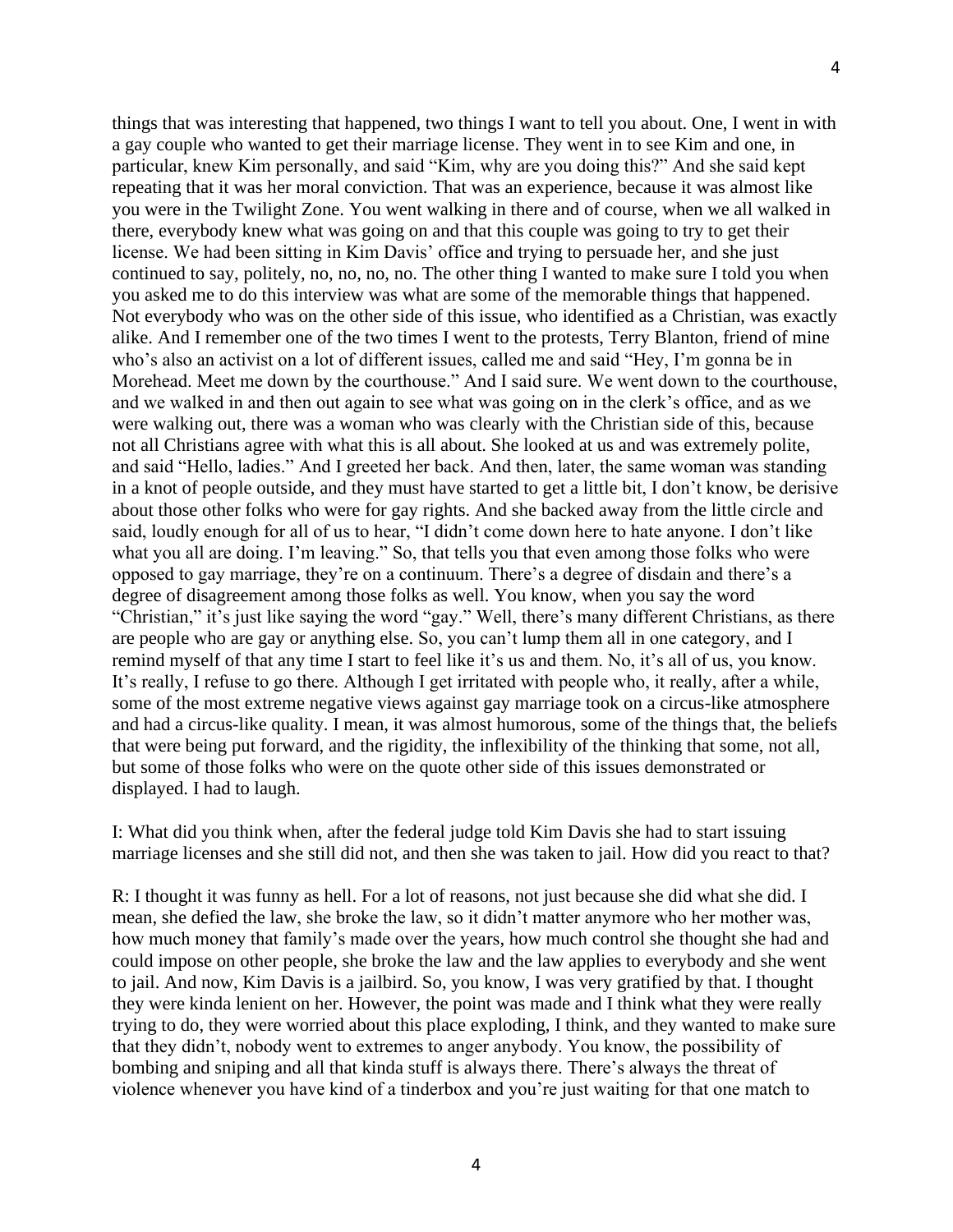ignite the whole thing. And that could've happened. If I was in law enforcement, that's what I would've been looking for, and I think that's what they were doing. My hats off to the Morehead city police for the way the handle a lot of things. It kept it calm, it really did.

I: Do you think that, because you spoke about religious freedom, do you think that Kim Davis represented religious freedom well?

R: She represented religious freedom? No, not at all. I think she represented a lack of freedom. I think that she - who's freedom are we talking about? Is really what it boils down to. Her freedom or mine? And, you know, as a public official, and when you separate church and state, she is a state public official. She should be doing her job. I mean, there are a number of times that I have done my job and not agreed with what I was doing, but that's what I was told to do because I'm paid to do that job. And how I do it has a lot to do with it too, but at the end of the day, here's the goal, here's what you need to do. Do it. And she could've had her other clerks do this. She just didn't want her name on things. From now on, every time I go in to register my vehicles, I don't want her name on my check, so I pay in cash. You know, the feeling's mutual. If she thinks she's the only one that can impose her views on other people by doing what she did, well, that's just wrong, what she did. And if that was her religious freedom, then she should've resigned as clerk and gone on the lecture circuit and made herself some money, instead of staying in a job where taxpayers, gay and straight taxpayers, are paying her salary. My gay money is just as green as anybody else's.

I: Do you think that the media attention that these events received was appropriate? That this even deserved that much media attention? Because there were lots of media outlets down at the courthouse and at the clerk's office when this was happening.

R: Oh yeah. I do think so. You know, there was actually another county where a clerk pulled the same thing as Kim Davis, and there was no media attention because there were no protests. And I think Morehead did itself proud when people came out in the numbers that they came out and said we don't agree with her, she needs to do her job or step down. I really, Morehead's kind of a sleepy little town most of the time, and when something like this happens, I think it deserved all the media attention it could get. I do feel one thing is that probably could've hurt tourism and could've hurt people wanting to visit here. On the other hand, it could've also been a draw, you never know. And, you know, media is like garbage. It goes out in the garbage and it's gone and people forget and, you know, the other day I was telling somebody who was from out of town that I was from Rowan County. They said "So?" I said "Well, don't you remember the…" "Oh, yeah." See, people tend to forget. But I think it got all the media attention that it deserved.

I: Do you think that there was anything wrong or right about the coverage? Like, maybe specifically the way that Kim Davis was being portrayed in the media?

R: Not really. But then, you know, I've got my bias too, so. I don't think so. She could've handled it a lot better. I mean, when cameras came in, she stuck her hand out and she glared at them and then, next thing you know, all the cartoons, caricatures were being drawn, and in the news and, you know, she could've handled it differently. Actually, she could've handled it differently by just doing her job. Had she just done her job, she could've avoided a lot of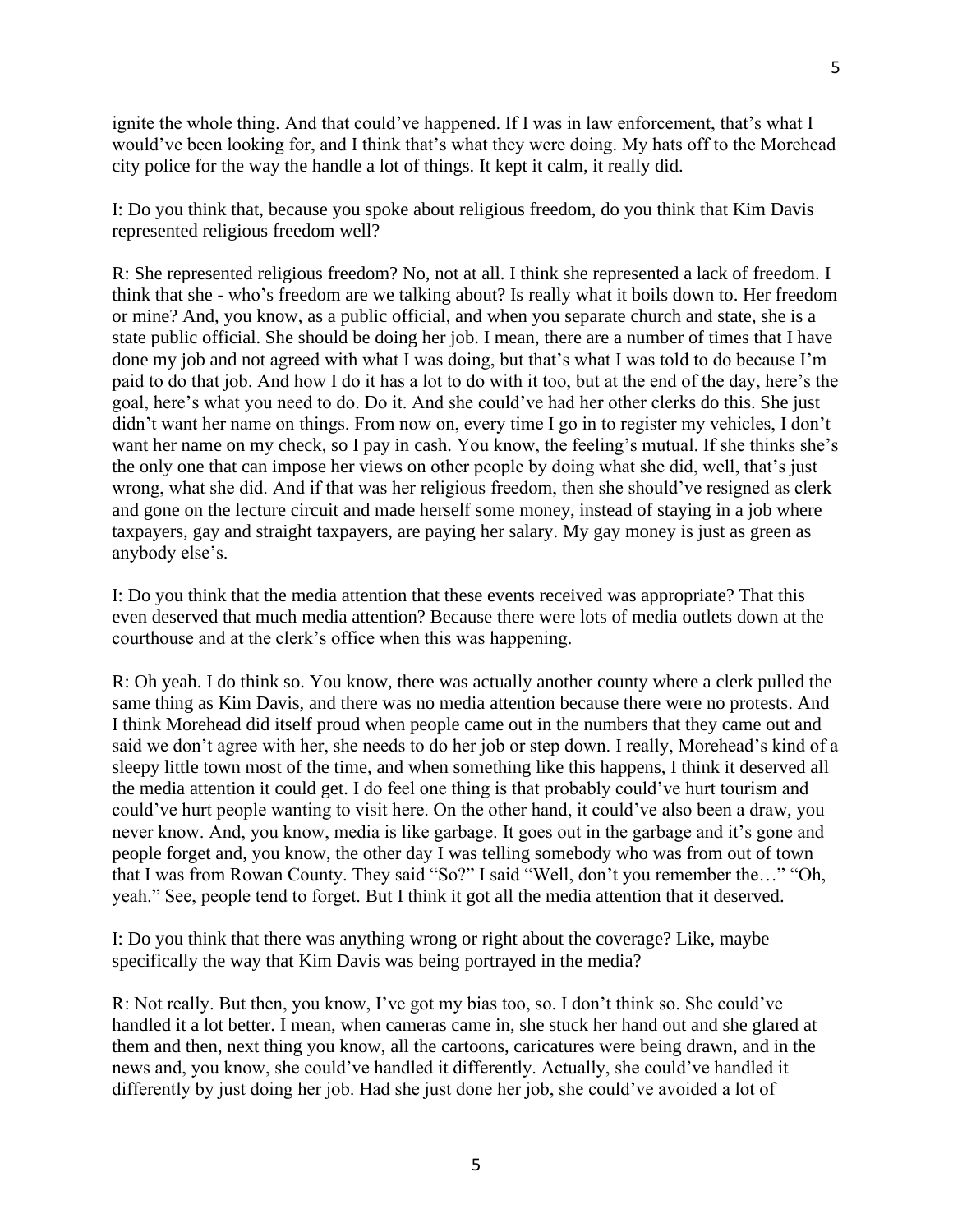ridicule. But I'm beginning to wonder sometimes if she doesn't enjoy the attention. The other thing, because she's kind of a spoiled brat, to tell you the truth, and she probably enjoys the attention. You know, something else, too, a lot of people who go to real extremes to demonstrate that they're anti one thing or another, especially in this case, I've found that people who are that anti-gay are usually hiding something in here. They're fighting against some desires or some fantasies or some feelings they've had. So, there's a lot of latency out there, and you find out later that somebody who committed a crime against a gay person actually has feelings for that person or is a latent homosexual themselves and they just are fighting it. So, I don't know. Maybe Kim Davis will come out of the closet someday. I mean, she hasn't done a real good job at being married. (laughs) She keeps trying though. I mean, I gotta give her A for effort.

I: Do you think that the marriage equality movement, would you call their efforts a victory?

R: Yeah, I would.

I: Could you tell me a little bit why?

R: Sorry. Didn't mean to leave you hanging there. If you go back, I don't know a whole lot but I know a little bit of the history of the gay rights movement. If you go back to the very first time there was pushback, it's been recorded at the Stonewall Bar, I think it was in New York City, where cops used to regularly raid and harass gay people that were in the bar, and one night they came in to harass and they regretted it. So, you know, and that kinda marked the beginning of gay people saying "hey, get over it. I'm not hurting you, I'm not interested in you, nobody cares about you, so just get off our backs. Leave us alone." And I think it was a victory because, again, I never thought in my lifetime I would ever see this happen. And I remember growing up, you know, the only people who were gay were the gym teachers and guys that ran the flower shop. And that was sorta the image that gay people had, but I think it's changed to a great extent. And when you turn on TV and you accidentally get a soap opera, because I don't watch soap operas, but you see two guys kissing, or you see two women holding hands or doing something like that, you know things are changing, and you know there's an acceptance. And then, you may hear the story about how people have been working with one another for 20 years and all of a sudden, somebody else I've been working with for 20 years says "By the way, I'm gay." What? Even if they have any negative feelings toward gay people, now all of a sudden they've got to reassess all that. They can't live with the dissonance, you know, the cognitive dissonance, so they've got to figure out a way to no reconcile the fact that I've worked with this person for 20 years, I really like them, but I don't like gays, but now they're gay, what do I do? You know, that really seems to change a lot of minds, and it makes gay people look and seem, be perceived as normal. Gay people are normal. There's nothing wrong with that. You go back to 1973 and the elimination of homosexuality in the DSM manual as a sickness, as an illness, and that also marks a huge difference out there in the professional field of clinical psychology. You know, psychologists were at odds. Some said it's not an illness, others, yes it is, but when it got eliminated from the Diagnostic and Statistical Manual for Mental Health, you knew something, that gays are now normal people. Or at least the label of normal is there.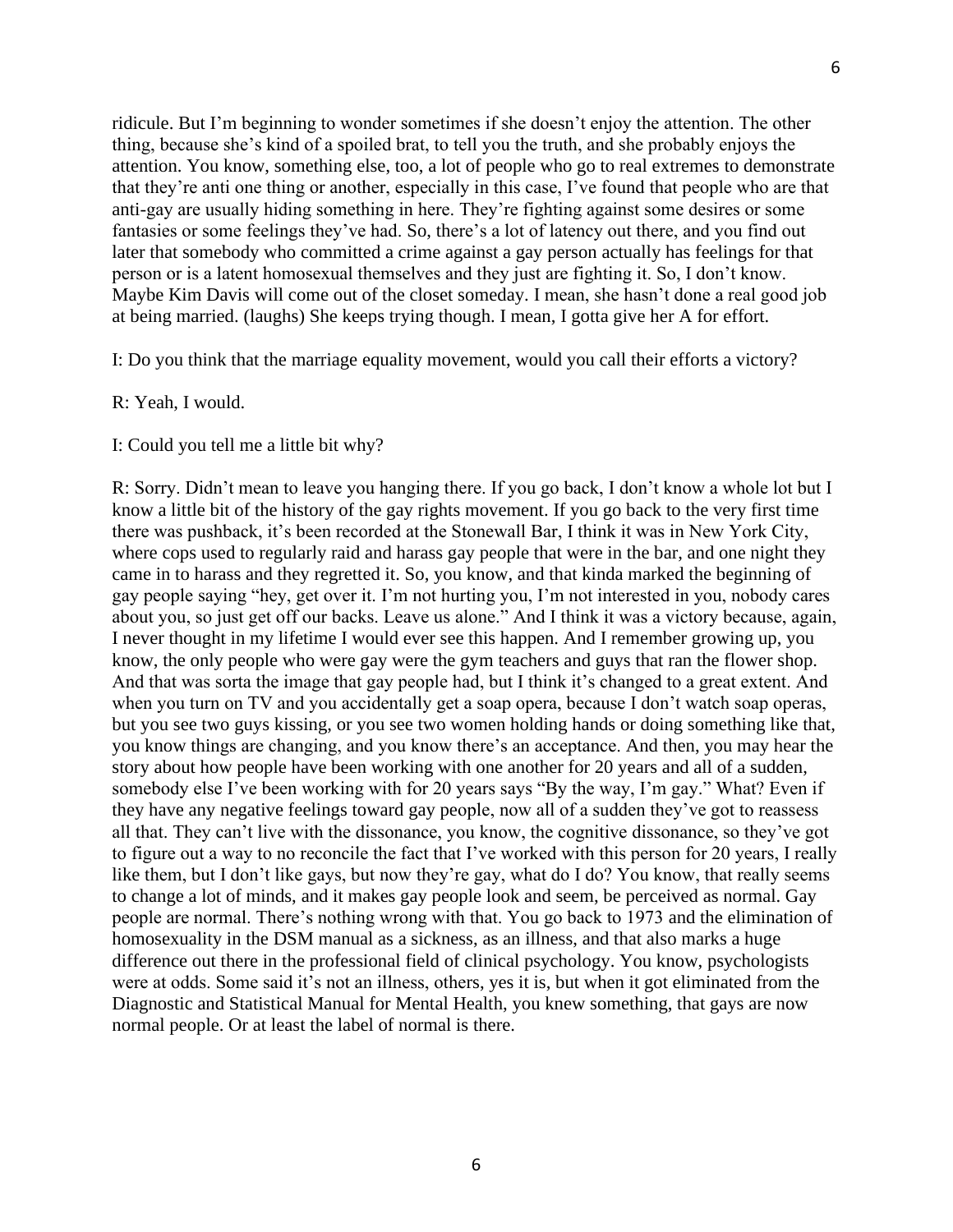I: Do you think that these events and these protests for religious liberty and marriage equality, do you think that they brought Rowan County as a community closer together or tore it further apart a little bit?

R: I think, at first, it…well, first of all, it was a conversation we needed to have in Morehead. So, Kim Davis actually, I'll pat her on the back for allowing that to happen, because if you were in Morehead and you were in any way, you pretty much had to be closeted. And I think that it opened that up a little bit. Also, brought the conversation out, made it more explicit and I think that since then, there's a recognition now, because the conversation was, we had it, that we're now dealing with it. And I think it may actually have made people think and may actually bring some people closer together. So, I'm really proud of what happened. I think that what happened was fantastic, because it just showed that you can't do this to people, you know. Speaking of freedom, I mean, it is about individual freedom, and if I'm operating well within my rights, then you have no right to impose your beliefs on me as a public official. None.

I: Let's talk about Westboro. Were you, did you receive any notification in advance that Westboro was going to be here?

R: Yeah, I heard they were coming and that's when I thought oh, if nothing happens after they come and go then nothing is gonna happen, we're not gonna have any problems. Because I really thought that if there were gonna be problems it was gonna be when they came here.

I: Did you go and attend their protest?

R: I walked by them on purpose, because I just didn't really want to be in the middle of it. Because I really thought that if there was gonna be violence, it's kinda like dying. I don't mind dying, I just don't want to be there when it happens. (laughs) You know what I mean? I just really didn't want to be a part of that. From a distance, I saw and heard and I snapped a couple pictures of somebody who was going around, and I think they may have been with Westboro, but they had all these placards and stuff all over the side of their vehicle and it was kind of amusing. But, no, I really didn't have too much exposure to Westboro. I stayed away from it on purpose.

I: How has this experience, the protests, the marriage equality, how has it changed you as a person if it has at all?

R: It made me feel a little freer, a little more open, because when I first came here I didn't have to say anything to anybody, I never did, but it, after being here about a week I had a line of students who were all gay who were dropping their advisor to pick me up as an advisor, and I had said absolutely nothing to anybody. So, I might as well wear a sandwich board, you know. But, a lot of those students expressed fear that the be beat up and that kind of stuff, and I think that now that things are out in the open, I feel like I can come and go and I'm more legitimate. That people can, if they still don't like me for that reason then that's too bad. That's your problem. Maybe you need to go take a long walk in the woods and figure it out. So, I just think that people feel like they can be more open and more honest with themselves and with the community about who they are, and not really have to worry about being hurt or being discriminated against.